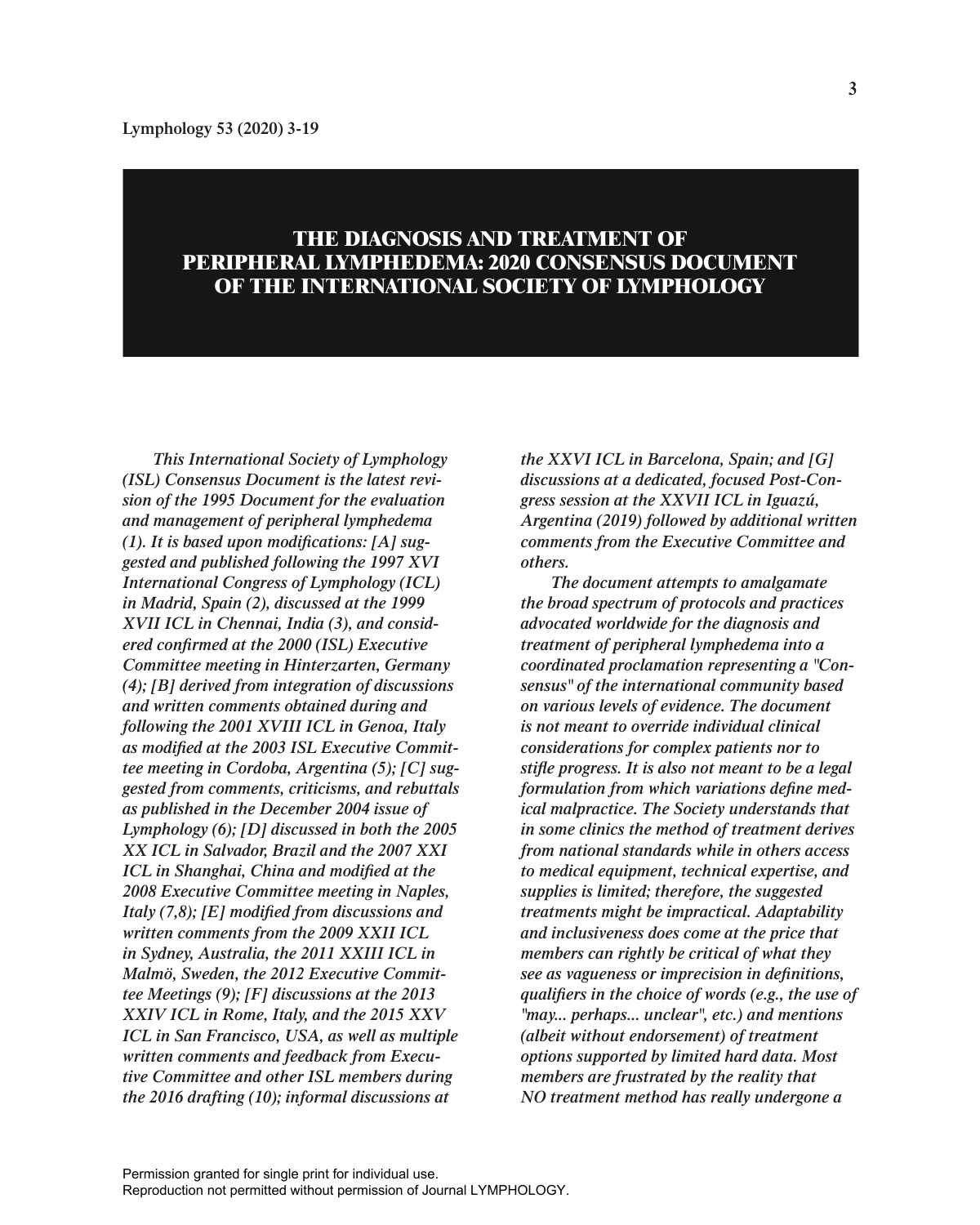*satisfactory meta-analysis (let alone rigorous, randomized, stratified, long-term, controlled study). With this understanding, the absence of definitive answers and optimally conducted clinical trials, and with emerging technologies and new approaches and discoveries on the horizon, some degree of uncertainty, ambiguity, and flexibility along with dissatisfaction with current lymphedema evaluation and management is appropriate and to be expected. We continue to struggle to keep the document concise while balancing the need for depth and details. With these considerations in mind, we believe that this 2020 version presents a Consensus that embraces the entire ISL membership, rises above national standards, identifies and stimulates promising areas for future research, and represents the best judgment of the ISL membership on how to approach patients with peripheral lymphedema in the light of currently available evidence. Therefore, the document has been and should continue to be challenged and debated in the pages of Lymphology (e.g., as Letters to the Editor) and ideally will remain a continued focal point for robust discussion at local, national and international conferences in lymphology and related disciplines. We further anticipate as experience evolves and new ideas and technologies emerge that this "living document" will undergo further periodic revision and refinement as the practice and conceptual foundations of medicine and specifically lymphology change and advance.*

**Keywords: 2020 consensus, lymphedema, diagnosis, treatment, research agenda, ISL, International Society of Lymphology**

# *I. GENERAL CONSIDERATIONS*

**As a fundamental starting point, lymphedema is an external (and/or internal) manifestation of lymphatic system insufficiency and deranged lymph transport. Some members prefer to define peripheral lymphedema as a symptom or sign resulting from underlying lymphatic disease. It is defined as an illness by the International Classification of** 

**Diseases from the World Health Organization. Lymphedema may be an isolated phenomenon or associated with a multitude of other disabling local sequelae or even life-threatening systemic syndromes. Its nature may be acute, transitory, or chronic. In its purest form, the central disturbance is a low output failure (mechanical insufficiency, low flow edema, low volume insufficiency) of the lymphvascular system; that is, overall lymphatic transport is reduced. This derangement arises either from congenital lymphatic dysplasia (primary lymphedema) or acquired obliteration, such as after radical operative dissection (e.g., extensive axillary or retroperitoneal node removal). These examples may be confusing for they may not be radical (just node sampling), even though they may cause lymphedema, such as from irradiation, trauma, or repeated lymphangitis with lymphangiosclerosis (secondary lymphedema) or as a consequence of functional deficiency (e.g., inadequate lymphatic growth or regrowth, lymphangiospasm, stasis, and valvular insufficiency in primary or secondary lymphedema. Nonetheless, the common denominator is that the lymphatic system (whether vessels, nodes, interstitium, etc., or combinations) transport has fallen below the capacity needed to handle the presented load of microvascular filtrate including plasma protein and cells that normally leak from the bloodstream into the interstitium. Recent work has highlighted and reinforced that almost all interstitial fluid eventually becomes and is transported as lymph. Swelling is produced by accumulation in the extracellular space of excess water, filtered/diffused plasma proteins, extravascular blood cells and parenchymal/ stromal cell products. This process culminates in proliferation of parenchymal and stromal elements with excessive deposition of extracellular matrix substances and adipose tissue (which starts early). High output failure (dynamic insufficiency, high flow edema, high volume insufficiency) of the lymph circulation, on the other hand, occurs when a normal or increased transport capacity of intact lymphatics is overwhelmed by an excessive burden**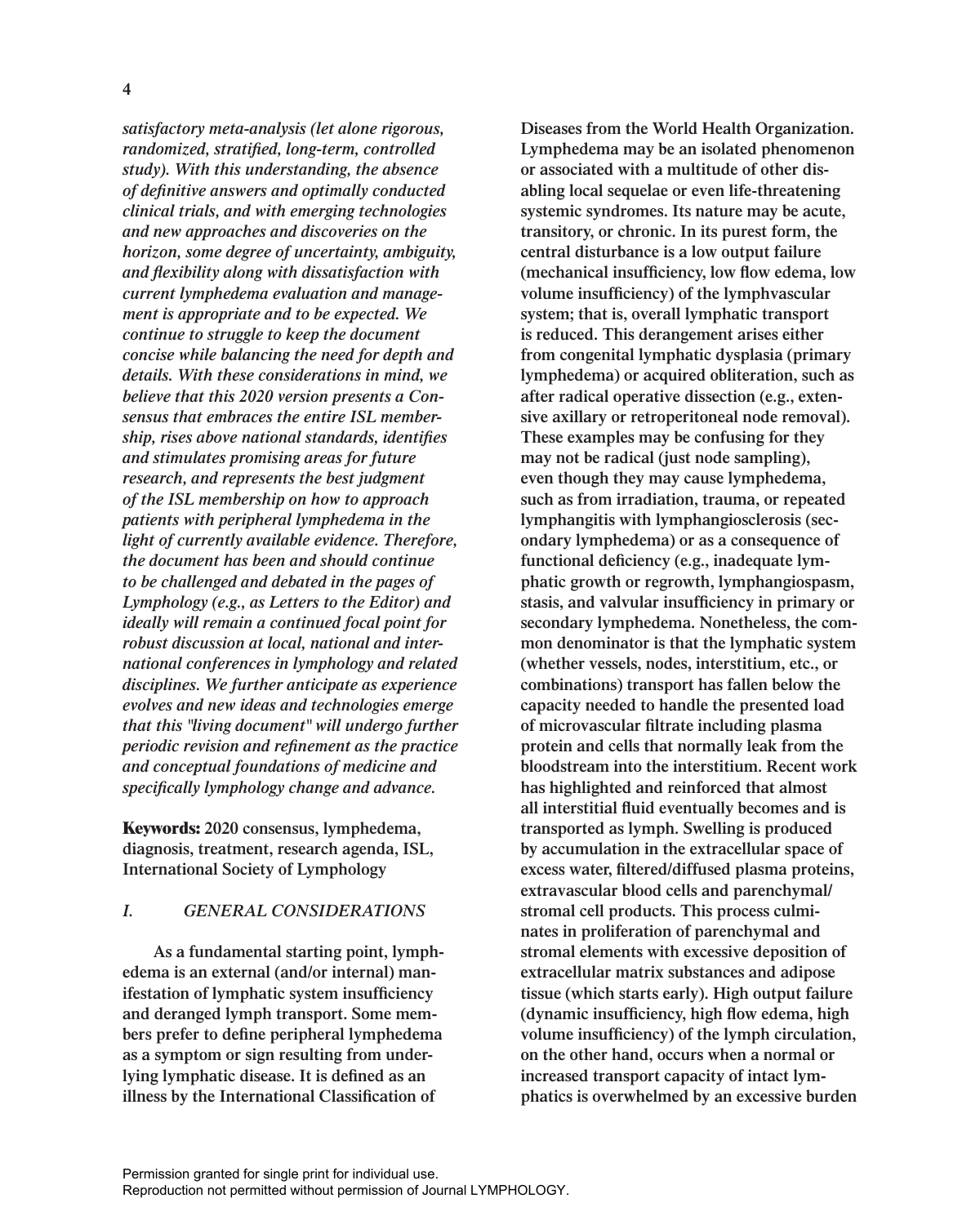**of blood capillary filtrate. Examples include hepatic cirrhosis (ascites), hypoalbuminemia associated with nephrotic syndrome (anasarca), right heart failure, and venous insufficiency of the leg (peripheral edema). Although the final pathway is the manifestation of tissue edema whenever lymph formation exceeds lymph absorption, the latter entities should properly be distinguished from lymphedema, which is characterized by decreased lymphatic transport. In some syndromes where high output lymphatic transport failure is longstanding, a gradual functional deterioration of the draining lymphatics may supervene and thereby reduce overall transport capacity. A reduced lymphatic circulatory capacity then develops in the face of increased blood capillary filtration. Examples include recurring infection, thermal burns, and repeated allergic reactions. These latter conditions are associated with "safety valve insufficiency" of the lymphatic system where the lymph load increases beyond "normal" flow eventually to become overwhelmed and this can be considered a mixed form of edema/ lymphedema and as such is particularly troublesome to treat.**

**Peripheral lymphedema associated with chylous and non-chylous reflux syndromes is an infrequent but complex condition that requires specific diagnostic measures and treatment methods. There are other complicating diagnoses (e.g., genetic with Turner or Noonan syndromes and an expanding spectrum of hereditary lymphedemas due to specific pathogenic genetic variants, or arterial/venous malformations) which require special attention.**

**Another consideration in differential diagnosis is lipedema. This condition of abnormal fat accumulation is not a lymphatic-related disease (at least in the early stages) and conventional imaging results demonstrate normal lymphatic function. In later stages (and with morbid obesity), lymphedema can become a complicating comorbidity and lymphedema treatments can be helpful.** 

**In the treatment of "classical" lymphedema of the limbs (that is, peripheral lymphedema), improvement in swelling can usually be** 

**achieved by non-operative therapy. Because lymphedema most often becomes a chronic, generally incurable condition, it typically requires, as do other chronic disorders, lifelong care and attention along with psychosocial support. The continued need for therapy does not mean a priori that treatment is unsatisfactory, although often it is less than optimal. For example, patients with diabetes mellitus continue to need drugs (insulin) or special diet (low calorie, low sugar) in order to maintain metabolic homeostasis. Similarly, patients with chronic venous insufficiency require lifelong external compression therapy to minimize edema, lipodermatosclerosis and skin ulceration (treatments may be preventative if initiated early). Compliance and adherence of the patient is also essential to an improved outcome. With chronic venous insufficiency, poor patient compliance may be causally associated with progressive skin ulceration, hyperpigmentation, and other trophic changes in the lower leg. Similarly, failure to control lymphedema may lead to repeated infections (cellulitis/lymphangitis), progressive elephantine trophic changes in the skin, sometimes crippling invalidism and on rare occasions, the development of a highly lethal lymphangiosarcoma (widely known as Stewart-Treves syndrome).**

**The particular setting of examination, diagnosis, and treatment (clinic, hospital, properly designed teams, etc.) as well as patient condition (ambulation, portability, fragility, etc.) can all impact individualized patient care and treatment.**

# *Prevention/Early Identification and Treatment*

**The promulgation of lists of risk factors for secondary lymphedema has become a highlighted issue due to publications of "do's and don'ts." These are largely anecdotal and not sufficiently investigated. While some precautions rest on solid physiological principles (e.g., avoiding excessive heat on an "at risk" limb, not having chemotherapy administered into the limb unless medically necessary, or**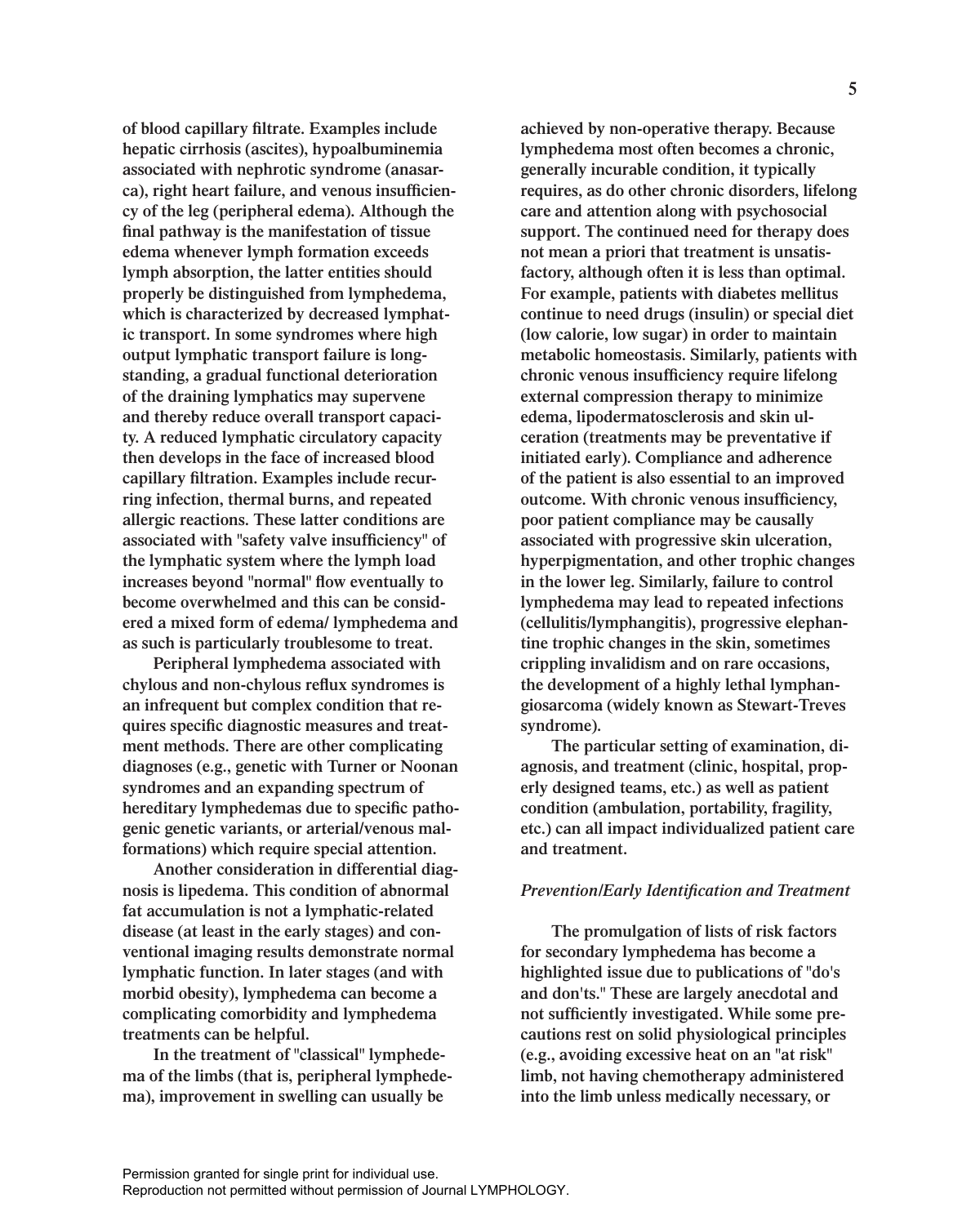**trying to avoid infections), others are less supported. Consistently, higher BMI (particularly >25), more extensive lymph node dissection, more extensive surgical procedures, receipt of adjuvant therapy (including radiotherapy or chemotherapy) and being insufficiently active are more firmly supported as risk factors for the development of lymphedema. It must be noted that most published studies on incidence of secondary lymphedema of the extremities report less than 50% chance of developing lymphedema with nodal basin operations, irradiation, and taxane-based chemotherapy (substantially less with more conservative treatments, e.g., lumpectomy with sentinel lymph node biopsy). Therefore, standard use of some of these "don'ts" for risk reduction of lymphedema may not be appropriate and possibly subjects patients to therapies which are unsupported until a point in the future when evaluation and prognostication evidence have demonstrated more clearly specific risks and the corresponding preventative measures.**

**The concepts of "primary" and "secondary" prevention (including risk reduction) are receiving increased attention with an emerging new concept of "tertiary" prevention: "primary" prevention to avoid lymphedema before its onset; "secondary" prevention for lymphedema treatment at early stage; and "tertiary" prevention for lymphedema treatment at late stage. Operative imaging techniques to lessen lymphatic system impact by identifying lymphatic vessels to avoid during procedures are being carefully applied (also known as lymph vessel sparing procedures). Operative preventative prophylactic lymphatic-venous shunts (LYMPHA) as preventative measures in high-risk patients have been shown to reduce incidence of post-operative lymphedema. Exercise, weight loss, self-manual lymph drainage (MLD), and education for prevention of secondary lymphedema continue to undergo investigation and implementation with evidence from RCTs suggesting potential for exercise to reduce risk of secondary lymphedema. Radiation treatment techniques are continually improving to reduce and isolate** 

**secondary damage. Further research is needed, and all such approaches and techniques will have to be tempered by actual reductions in risk of developing lymphedema in specific populations based on emerging incidence evidence.** 

**The question of when to monitor a patient has emerged for patients undergoing cancer treatment. Prospective surveillance models (PSM) have been developed to address early detection of lymphedema leading to earlier and more efficacious treatment. The prospective surveillance model involves a preoperative cancer treatment assessment where baseline limb volume and functional mobility measurements are established. Some clinics with the availability of bioimpedance spectroscopy (BIS), bioimpedance analysis (BIA), tissue dielectric constant (TDC), or other measuring devices may utilize these to detect early changes in tissue fluid accumulation. Patients are then followed in a prospective manner (e.g., 3-month intervals for the first year during and post- cancer treatment and then less frequently). Visits include psychosocial support and reassessment of limb volume and functional mobility to offer a comparison to baseline measures to enable identification of meaningful change associated with subclinical onset of lymphedema. Subclinical lymphedema is measurable at low diagnostic thresholds (3-5% excess volume change from baseline in swelling not due to weight change – i.e., determined by measuring both limbs) and may initially present in only one segment of the limb (which may be identified using TDC). Identifying subclinical lymphedema facilitates early, conservative intervention and will likely reduce the chances that the condition will progress to a chronic advanced stage. Identifying and treating lymphedema at an early stage offers greater treatment success and potential cost savings with conservative management programs including compression garments, education for self-care (brief anatomy, skin care, weight control, etc.), self-MLD (and/ or partner/care giver-MLD), psychosocial support, and exercise. Early identification may**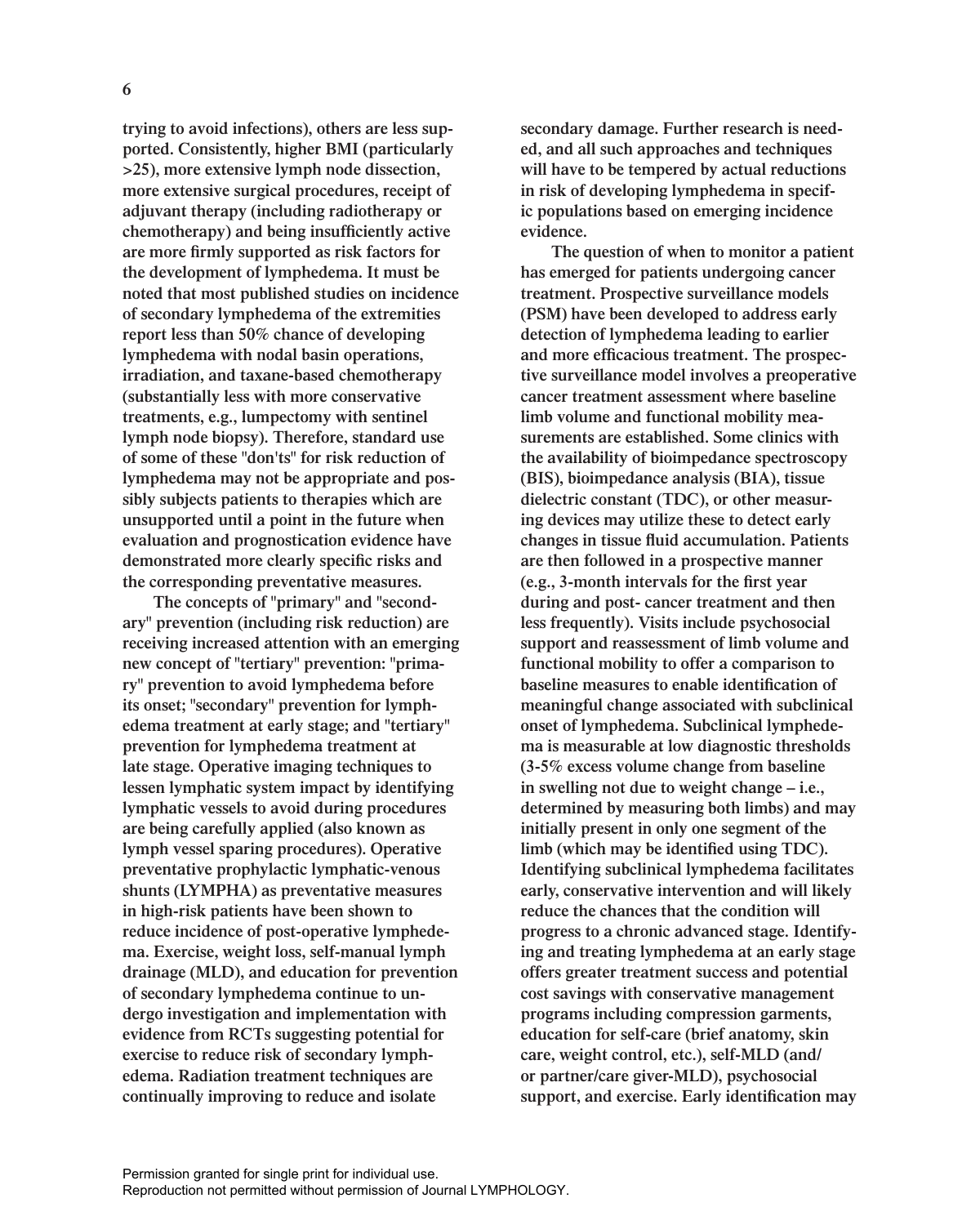**also offer the opportunity for lymphatic-venous shunts or other surgical approaches in appropriate situations to offer a potential lifelong avoidance of further treatment.**

# *II. STAGING OF LYMPHEDEMA*

**Most ISL members rely on a three stage scale for classification of a lymphedematous limb with recognition of Stage 0, which refers to a latent or subclinical condition where swelling is not yet evident despite impaired lymph transport, subtle alterations in tissue fluid/composition, and changes in subjective symptoms. It can be transitory and may exist months or years before overt edema occurs (Stages I-III). Assessment of early fluid changes can be accomplished using BIS, BIA or TDC analysis. Stage I represents an early accumulation of fluid relatively high in protein content (e.g., in comparison with "venous" edema) which subsides with limb elevation. Pitting may occur. An increase in various types of proliferating cells may also be seen. Stage II involves more changes in solid structures, limb elevation alone rarely reduces tissue swelling, and pitting is manifest. Later in Stage II, the limb may not pit as excess subcutaneous fat and fibrosis develop. Stage III encompasses lymphostatic elephantiasis where pitting can be absent and trophic skin changes such as acanthosis, alterations in skin character and thickness, further deposition of fat and fibrosis, and warty overgrowths have developed. It should be noted that a limb may exhibit more than one stage, which may reflect alterations in different lymphatic territories.**

**These Stages only refer to the physical condition of the extremities. A more detailed and inclusive classification needs to be formulated in accordance with improved understanding of the pathogenic mechanisms of lymphedema (e.g., nature and degree of lymphangiodysplasia, lymph flow perturbations, lymphatic valve maldevelopment, and nodal dysfunction as defined by anatomic features and physiologic imaging and testing) and underlying genetic disturbances, which** 

**are gradually being elucidated. Publications combining both physical (phenotypic) findings with functional lymphatic imaging as well as those classifications which propose inclusion of disability grading, assessment of inflammation, and even immunohistochemical changes determined by biopsy of nodes/vessels are forecasting the future evolution of staging. In addition, incorporation of genotypic information, expanded from what is available in current screening, would further advance staging and classification of patients with peripheral (and other) lymphedemas.** 

**Within each Stage, a limited but nonetheless functional severity assessment has utilized simple excess volume differences assessed as minimal (>5<20% increase in limb volume), moderate (20-40% increase), or severe (>40% increase). Some clinics prefer to use >5-10% as minimal and >10-<20% as mild. Volume differentials are most commonly determined using circumferential measurement due to wide availability and low cost. A flexible nonstretch tape is preferred and the truncated cone formula is utilized for calculating volume. Water displacement volumetry is used in some clinics for arm or whole or lower leg volumes although there are some practical limits (e.g., size of limb, measuring areas near the root of the limb, and hygiene issues). Perometry provides high accuracy by using infrared light beams to estimate limb volume but the equipment cost is significant for smaller clinics and the hand and foot are not included. Proper use requires that the limb is perpendicular when measuring since an oblique position will give incorrect volume. Finally, where bilateral lymphedema is present, volume differences between the limbs should be interpreted with caution.**

**Clinicians also incorporate factors such as extensiveness, occurrence of erysipelas attacks, inflammation, and other descriptors or complications into their own individual severity determinations. Some clinics incorporate physical measures using tonometry or fibrometry to help stage tissue changes in lymphedema.**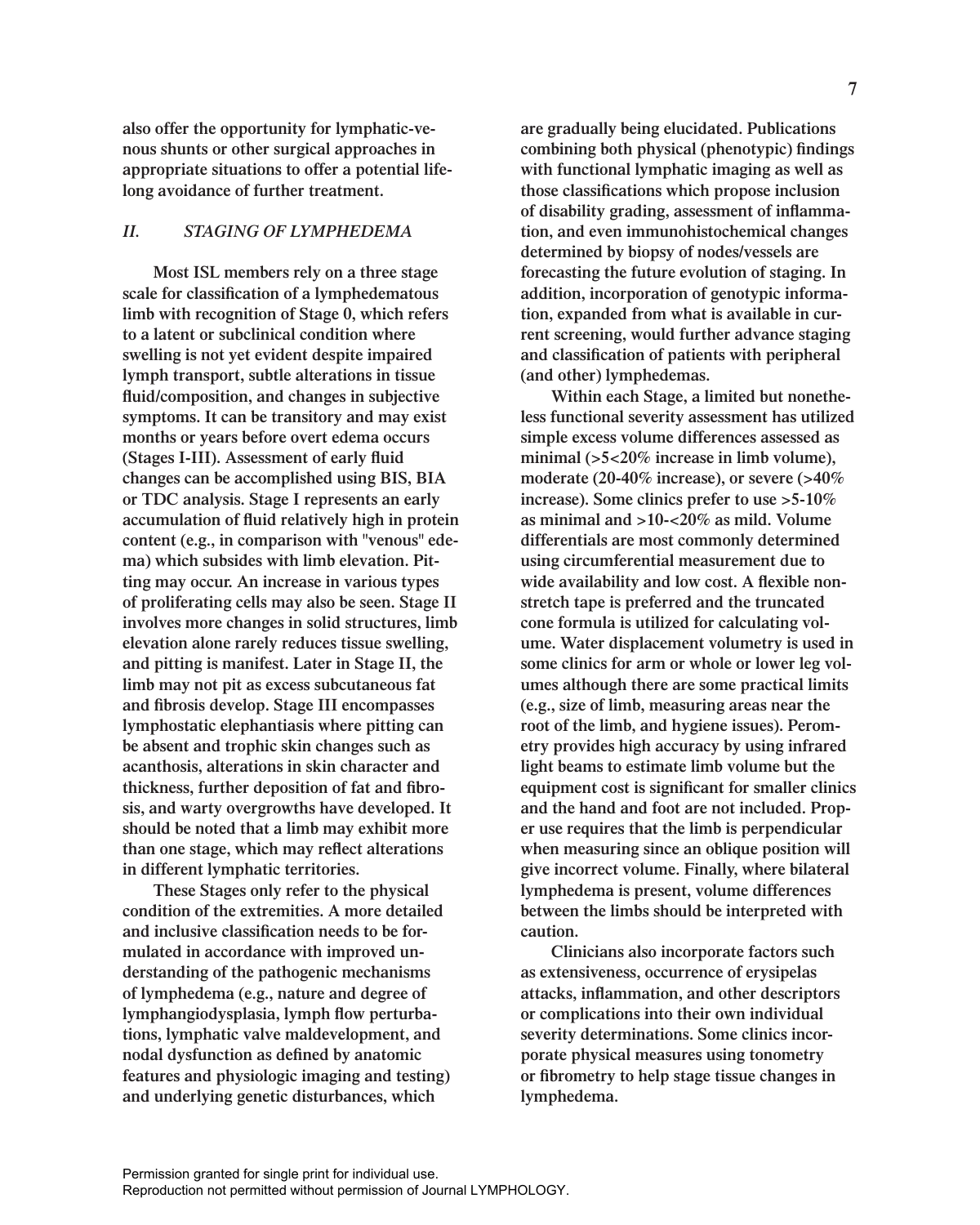**Some healthcare professionals focus on disability rating utilizing the World Health Organization's guidelines for the International Classification of Functioning, Disability, and Health (ICF). Quality of Life issues (psychosocial, social, emotional, physical disabilities, etc.) have demonstrated good reliability and reproducibility in studies and are also utilized by individual clinicians and groups, and note that these can positively or negatively impact therapy and compliance (maintenance).** 

# *III. DIAGNOSIS*

**An accurate diagnosis of lymphedema is essential for appropriate therapy. In most patients, the diagnosis of lymphedema can be readily determined from clinical history and physical examination. In other patients, confounding conditions such as morbid obesity, lipodystrophy, lipedema, endocrine dysfunction, venous insufficiency, unrecognized trauma, and repeated infection may complicate the clinical picture. Moreover, in considering the basis of unilateral extremity lymphedema, especially in adults, solid organ tumors (primary and/or metastatic), lymphomas, and soft tissue sarcomas which may obstruct or invade more proximal lymphatics need to be considered. For these reasons, a thorough medical evaluation is indispensable before embarking on lymphedema treatment. Co-morbid conditions such as congestive heart failure, hypertension, thyroid abnormalities, cerebrovascular disease including stroke, and vascular malformations may also influence the diagnosis and therapeutic approach undertaken.** 

# *A. Imaging*

**If the diagnosis of lymphedema or its cause is unclear or in need of better definition for prognostic or therapeutic considerations, consultation with a clinical lymphologist or referral to a lymphologic center if accessible is recommended. Commonly, ultrasound techniques are first used to assess and rule out venous disease in many centers (although this** 

**is also used in some centers to assess lymphedema and associated tissue alterations). The diagnostic tool of isotope lymphography (also termed lymphoscintigraphy) – for both superficial and deep lymphatic vessels and lymph nodes – or more commonly lymphangioscintigraphy (despite its reference only to the vessels) has proved extremely useful for depicting the specific lymphatic abnormalities. Where specialists in nuclear medicine are available, lymphangioscintigraphy (LAS) has largely replaced conventional oil contrast lymphography for visualizing the lymphatic network. Although LAS has not been strictly standardized (various radiotracers and radioactivity doses, different injection volumes, intracutaneous versus subcutaneous or subfascial injections, one or more injections, different protocols of passive and active physical activity, varying imaging times, static and/ or dynamic techniques, and the use of protocols for deep system imaging), the images, which can be easily repeated, offer remarkable insight into lymphatic structural abnormalities and (dys)function. The etiology is not necessarily determined from the image alone but specific patterns are characteristic, e.g., lymphatic aplasia/hypoplasia vs. hyperplasia in primary lymphedema. LAS has been used frequently in newborns and children obtaining reproducible, pre-clinical diagnostic images. When LAS is combined with single photon emission computed tomography (LAS-SPECT-CT), much higher resolution sequential 3-D images are displayed with greater sensitivity and improved spatial localization.**

**LAS provides dynamic images of both lymphatics and lymph nodes in the peripheral and central system as well as semi-quantitative data on radiotracer (lymph) transport, and it does not require dermal injections of blue-dye (as often used for example in axillary or groin sentinel node visualization- correctly termed lymphadenoscintigraphy). Blue dye injection is occasionally complicated by an allergic skin reaction or serious anaphylaxis. Moreover, clinical interpretation of lymphatic function after vital dye injection alone ("the**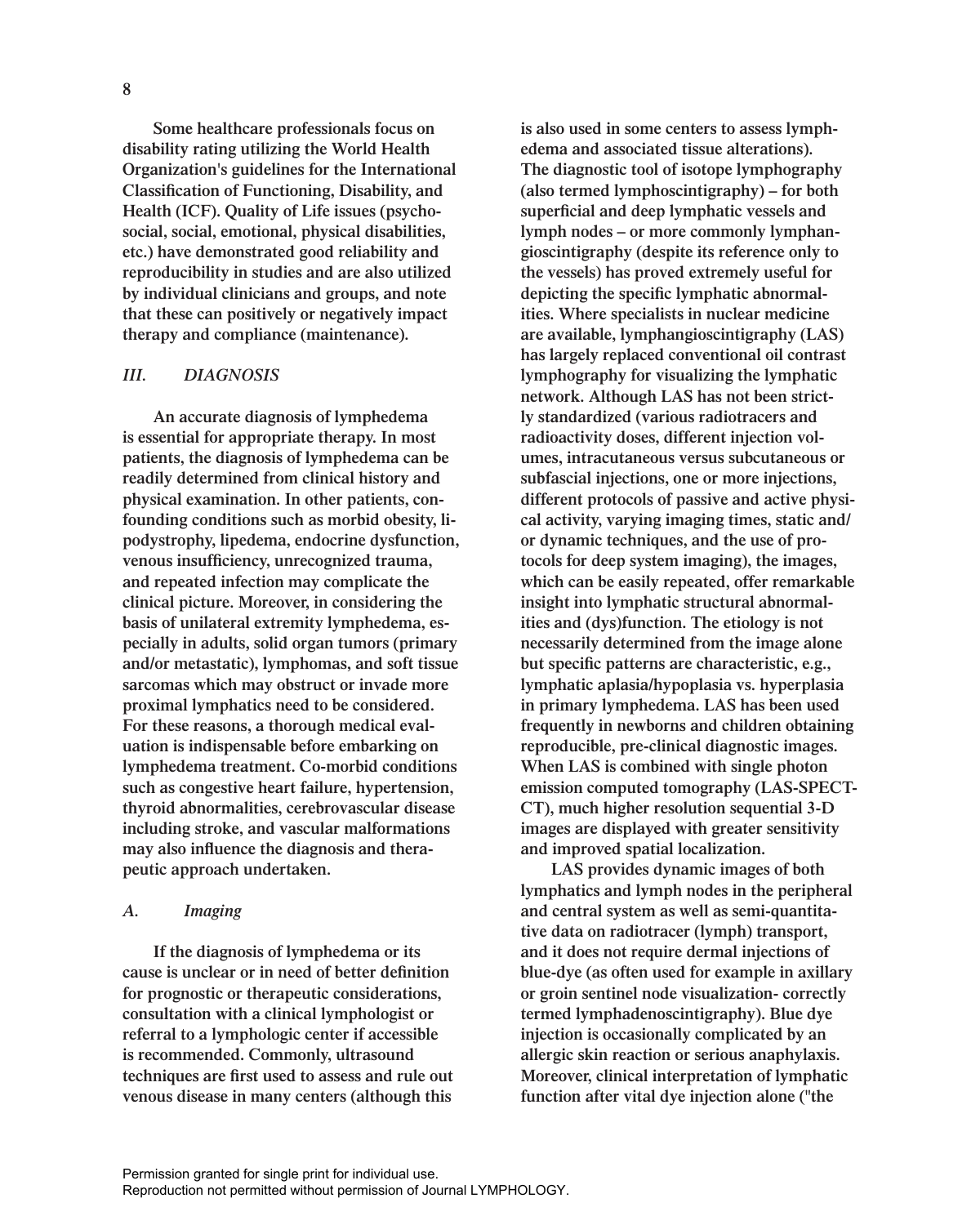**blue test") can be misleading. Direct oil contrast lymphography, which is cumbersome and occasionally associated with minor and even major albeit rare complications, is usually reserved for more precise delineation and localization of complex conditions such as chylous reflux syndromes and thoracic duct injury, where LAS can provide at least preliminary diagnostic images for screening and later for monitoring treatment efficacy. Non-invasive duplex-Doppler studies and occasionally phlebography are useful for examining the deep venous system and supplement or complement the evaluation of extremity edema.**

**Newer diagnostic, investigational, and potentially interventional tools used to elucidate lymphangiodysplasia/lymphedema syndromes (including in newborns and children) and structural alterations in the lymphatic system include magnetic resonance imaging (MRI). The MR repertoire encompasses MR lymphography (MRL) and MR angiography (MRA) techniques both with (peripheral and intranodal injections) and non-invasively without contrast, which are continually being refined and utilized increasingly in specialized centers around the world. These techniques and special protocols provide images with high spatial resolution including structures deep in the body (i.e., thoracic duct). Other techniques utilized include computed tomography (CT), CT lymphograms, 3-D oil contrast lymphography, ultrasonography (US), indirect (water soluble) lymphography (IL), and fluorescent microlymphangiography (FM).**

**Another technique gaining expanded use around the world is near infrared fluorescent imaging (NIRF) (also known as ICG lymphography). NIRF has been increasingly used in multiple centers for examining the superficial peripheral lymphatic system and particularly in assisting identification of functional lymphatic vessels for lymphatic bypass operations; visualizing lymph nodes for mapping and reverse mapping in the operative setting in cancer patients; and to minimize lymphatic injuries during suction-assisted lipectomy for lymphedema at late stage. NIRF allows** 

**precise evaluation of superficial lymphatic flow in real-time without radiation exposure. Prospective comparative studies demonstrate that early changes in ICG lymphography findings predict lymphedema development and progression risk in cancer survivors.** 

**DXA (also known as DEXA- dual-energy X-ray absorptiometry) may help classify and define a lymphedematous limb but its greatest potential use may be to assess the chemical composition of limb swelling (especially increased fat deposition, which by its added weight can lead to muscle hypertrophy). US has found practical value in depicting the "dance" of the living adult worms in scrotal lymphatic filariasis, and it is also increasingly used to highlight tissue alterations.**

### *B. Genetics*

**Genetic testing has become practical and commercially available to screen for a number of specific hereditary syndromes with discrete gene mutations such as lymphedema-distichiasis (***FOXC2***), some forms of Milroy disease [***FLT-4* **(***VEGFR-3***)** *VEGF-C***] and hypotrichosislymphedema-telangiectasia (***SOX18***) as well as a variety of chromosomal abnormalities, notably Turner and Klinefelter syndromes and Trisomy 21. Other genes identified include (not exhaustive list): generalized lymphatic dysplasia (Hennekam syndrome) (***CCBE1***,** *FAT4***), inherited lymphedema types 1C (***GJC2***) and 1D (***VEGFC***), lymphedema- choanal atresia (***PTPN14***), Emberger (***GATA2***), oculodento-digital syndrome (***GJA1***), lymphedema-lymphangiectasia (***HGF***), hereditary lymphedema III (***PIEZO1***), microcephaly lymphoedema chorioretinal dysplasia syndrome (***KIF11***), and mutations in** *CELSR1***. The future holds promise that such testing for other known pathogenic mutations and chromosomal defects as well as newly discovered ones, combined with careful phenotypic descriptions including lymphatic imaging, will become routine to classify familial lymphangiodysplastic (more correctly, lymphangioadenodysplastic since nodes can also be**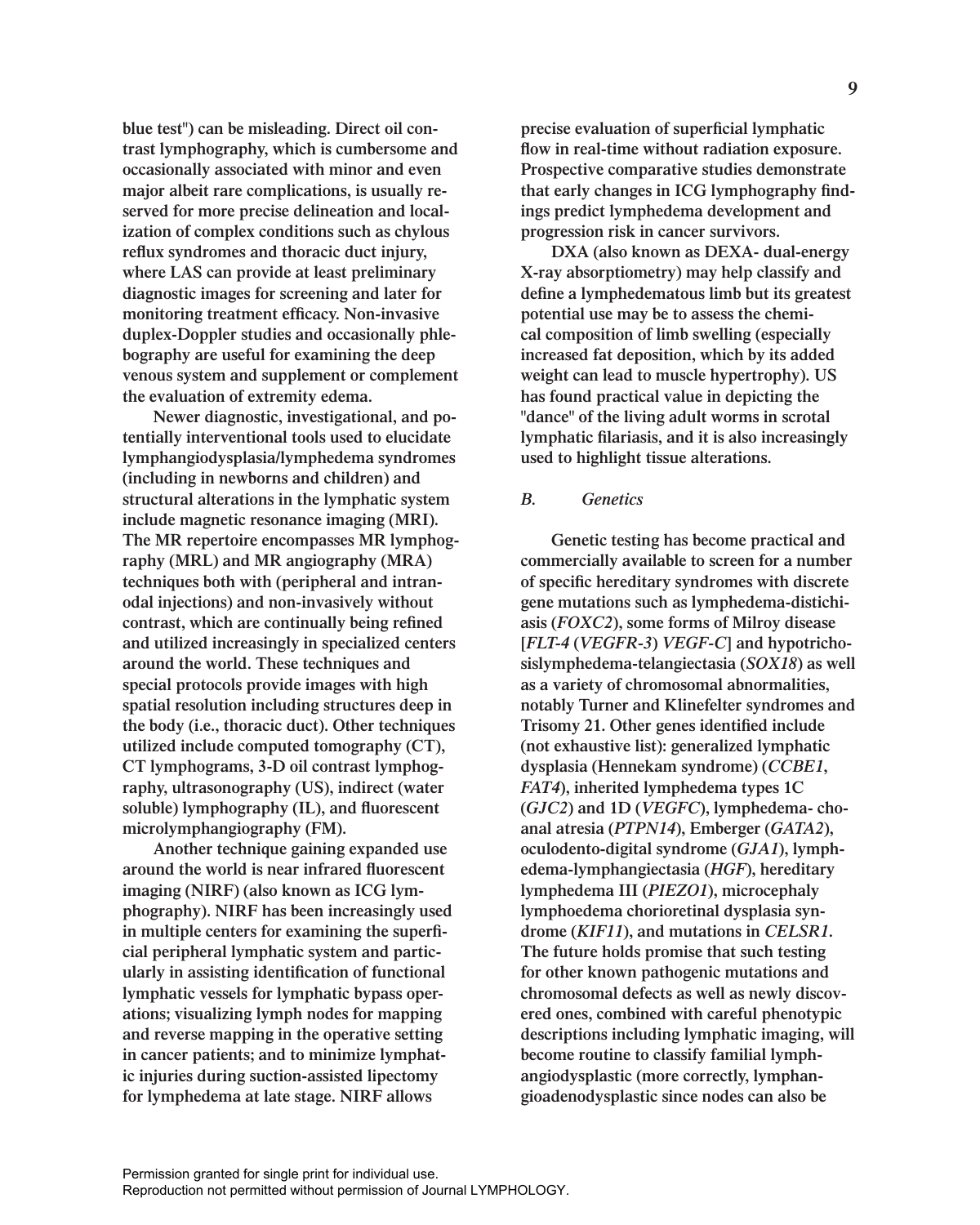**involved) syndromes and other congenital/ genetic-dysmorphogenic disorders characterized by lymphedema, lymphangiectasia, and lymphangiomatosis. Algorithms have been developed and published to assist clinicians in phenotyping and directing genetic analysis.** 

**There are many other clinical syndromes with lymphedema as a component. Some of these have genes identified [Noonan (***PTPN11***,**  *KRAS***,** *SOS1***, and others); Proteus syndrome (***AKT1***); CLOVES syndrome (congenital lipomatosis overgrowth, vascular malformation, epidermal nevi, scoliosis/skeletal/spinal abnormalities) (***PIK3CA***); Parkes-Weber syndrome (capillary malformation-arteriovenous malformation) (***RASA1***); and lymphatic related hydrops fetalis (LRHG) (***EPHB4***)] while others still have no known associated genes. It is important to consider that the number of de novo germinal variations in these genes is increasing.** 

**Genetic testing is generally focused on primary lymphedema. However, recent and ongoing limited investigations in secondary lymphedema have suggested genetic (and epigenetic) predispositions underlying increased risk of developing secondary lymphedema after treatments injuring or otherwise compromising the lymphatic system. Genetic information can be useful in counseling patients (modes of inheritance and potential to pass on defect to future generations), for prognosis and other potential complications (e.g.** *GATA2***), and for development of targeted therapies.** 

**Advances in genetic techniques such as genome-wide association studies (GWA study, or GWAS), whole genome sequencing (WGS), and whole exome sequencing (WES) are rapidly accelerating genetic analysis literally on a daily basis. A targeted Next Generation Sequencing panel examining all known genes associated with lymphedema is currently the most common choice for analyzing hereditary forms of lymphedema. As costs decrease, more patients will undergo such analysis and more single, multiple, and interacting variants will be identified to help classify individuals with genetic defects related to the lymphatic** 

**system. These more refined classifications may impact diagnosis (perhaps allowing proactive rather than reactive care), future treatments (targeted therapy), and enhanced quality of life as precision personalized medicine is applied to lymphatic diseases. These newer techniques will also contribute to prenatal diagnosis and, combined with multimodal imaging, to the early diagnosis and potential treatment of congenital lymphatic disorders.** 

#### *C. Biopsy/Lymph Node Exam*

**Caution should be exercised before removing enlarged regional lymph nodes in the setting of longstanding peripheral lymphedema as the histologic information is seldom helpful, and such excision may aggravate distal swelling. Fine needle aspiration with cytological examination by a skilled pathologist is a useful alternative if malignancy is suspected. Use of sentinel node biopsy in the axilla or groin for staging malignancies such as breast and melanoma has substantially lessened the incidence of peripheral lymphedema by discouraging removal of normal lymph nodes; however, an increased number of sentinel nodes taken may reduce this protective effect.**

# *IV. TREATMENT*

**Therapy of peripheral lymphedema is divided into conservative (non-operative) and operative methods. Applicable to both methods is an understanding that meticulous skin hygiene and care (cleansing, low pH lotions, emollients) is of the utmost importance to the success of virtually all treatment approaches, as is patient education and training. Basic motion exercises of the extremities (muscle pumping exercises), preferably performed as daily life activities (such as, walking, using stairs over escalators, hanging clothes on the line rather than using the dryer), are useful and could further support external limb compression. However, for cancer patients with lymphedema it may also be important that exercise at least on a moderate level (increas-**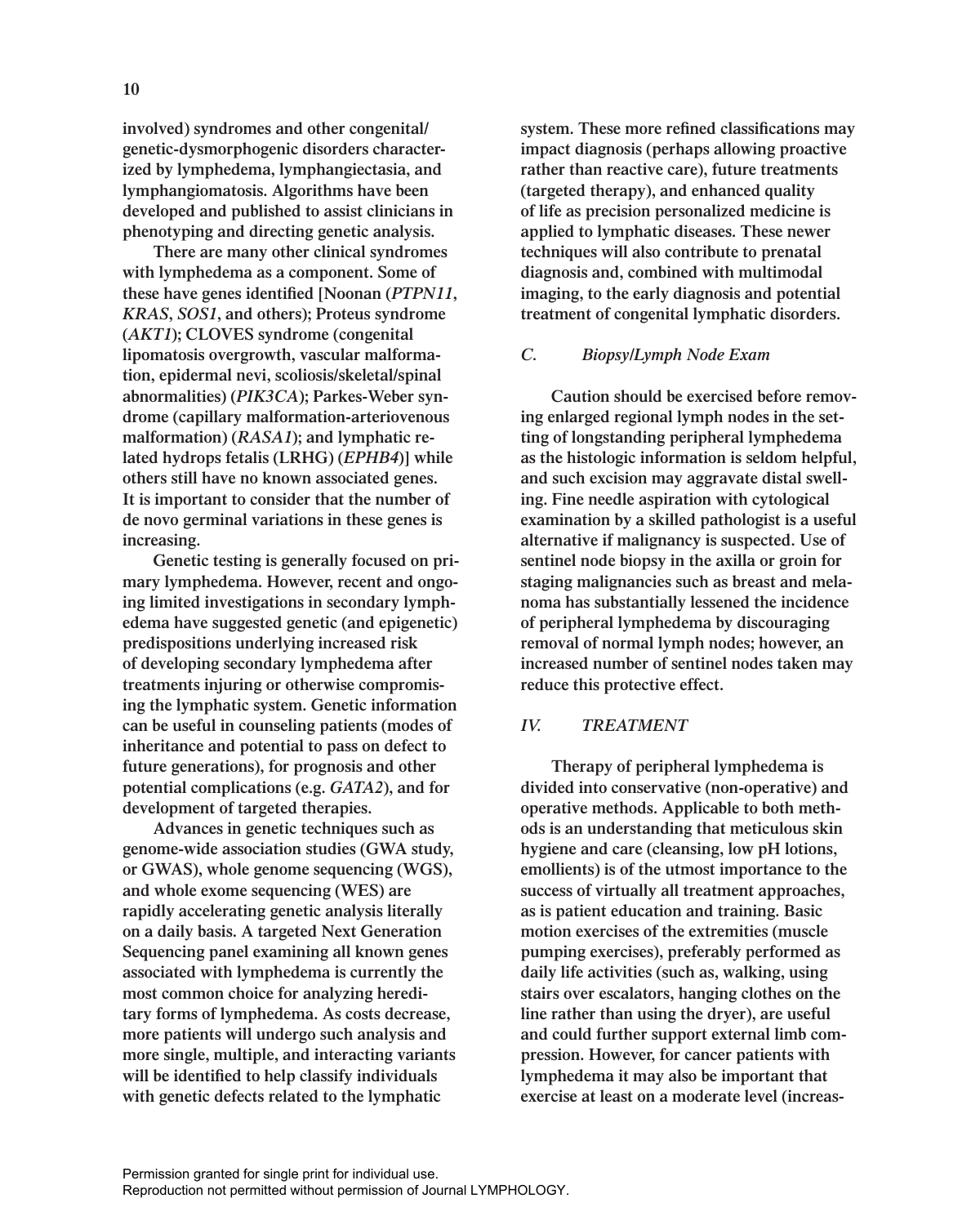**As previously stated, even widely used treatment methods have yet to undergo sufficient meta-analysis of multiple studies which have been rigorous, well-controlled, and with sufficient followup. Satisfactory studies comparing different methods of treatment do not exist, and advocates of all methods report that earlier treatment is optimal for the best results. It is also worth considering that a combination of therapies may be best for some patients but these combinations are even less frequently studied in comparison trials. Use of various treatment options is appropriate for neonates and children with careful consideration from the care team. Treatments can take place in the outpatient setting, a day hospital, or during hospitalization as judged appropriate by the medical team for each patient.** 

# *A. Non-Operative Treatment*

- **1. Physical therapy and adjuvants**
	- **a. Complex Decongestive Therapy**

**CDT also known as Complete Decongestive Therapy (CDT) or Combined Physical Therapy (CPT) or Complex Decongestive Physiotherapy (CDP) (among others) is backed by longstanding experience and generally involves a two-stage treatment program that can be applied to both children and adults for most areas of the body. The first phase consists of skin care, a specific light manual massage (manual lymphatic drainage-MLD) and sometimes deeper techniques with patients classified above Stage I, using muscle pumping exercises, and compression typically applied with multilayered bandage wrapping. Phase 2 (initiated promptly after Phase 1) aims to conserve and optimize the results obtained in Phase 1. It consists of compression by a low-stretch elastic stocking or sleeve, skin** 

**care, continued exercise, and MLD as needed.**

**Prerequisites of successful combined physiotherapy are the availability of physicians (i.e., clinical lymphologists), nurses, physiotherapists, occupational and other therapists specifically trained, educated, and experienced in this method. In addition, factors such as the acceptance of health insurers to underwrite the cost of treatment, willingness of biomaterials industry to produce and provide high quality affordable products, and an understanding of the holistic needs of each patient impact success. Compressive bandages, when applied incorrectly, can be harmful and/or useless. Accordingly, such multilayer wrapping should be carried out only by professionally trained personnel. Multiple manufactured devices/garments to assist in compression (i.e., pull on, velcro-assisted, quilted, etc.) may relieve some patients of the bandaging burden and facilitate compliance with the full treatment program by offering compression alternatives. Some clinics find that patient self-care and risk reduction strategies help maintain edema reduction (although neither of these has undergone rigorous study). These strategies can be provided by patient education including brief anatomy and physiology, compression treatment (care and aids), methods for self-check of status, skincare, self-massage, weight control, and exercise.**

**CDT may also be of use for palliation as, for example, to control secondary lymphedema from tumor-blocked lymphatics. Treatment is typically performed in conjunction with chemo- or radiotherapy directed specifically at producing tumor regression. Only theoretically, massage and mechanical compression could mobilize dormant tumor cells; however lymph flow does not stop after a cancer diagnosis and only diffuse carcinomatous infiltrates which have already spread to lymph collectors as tumor thrombi might be mobilized by such treatment. Because the long-term prognosis for such an advanced patient is usually dismal, any reduction in morbid swelling is nonetheless decidedly palliative.** 

**A prescription for elastic garments**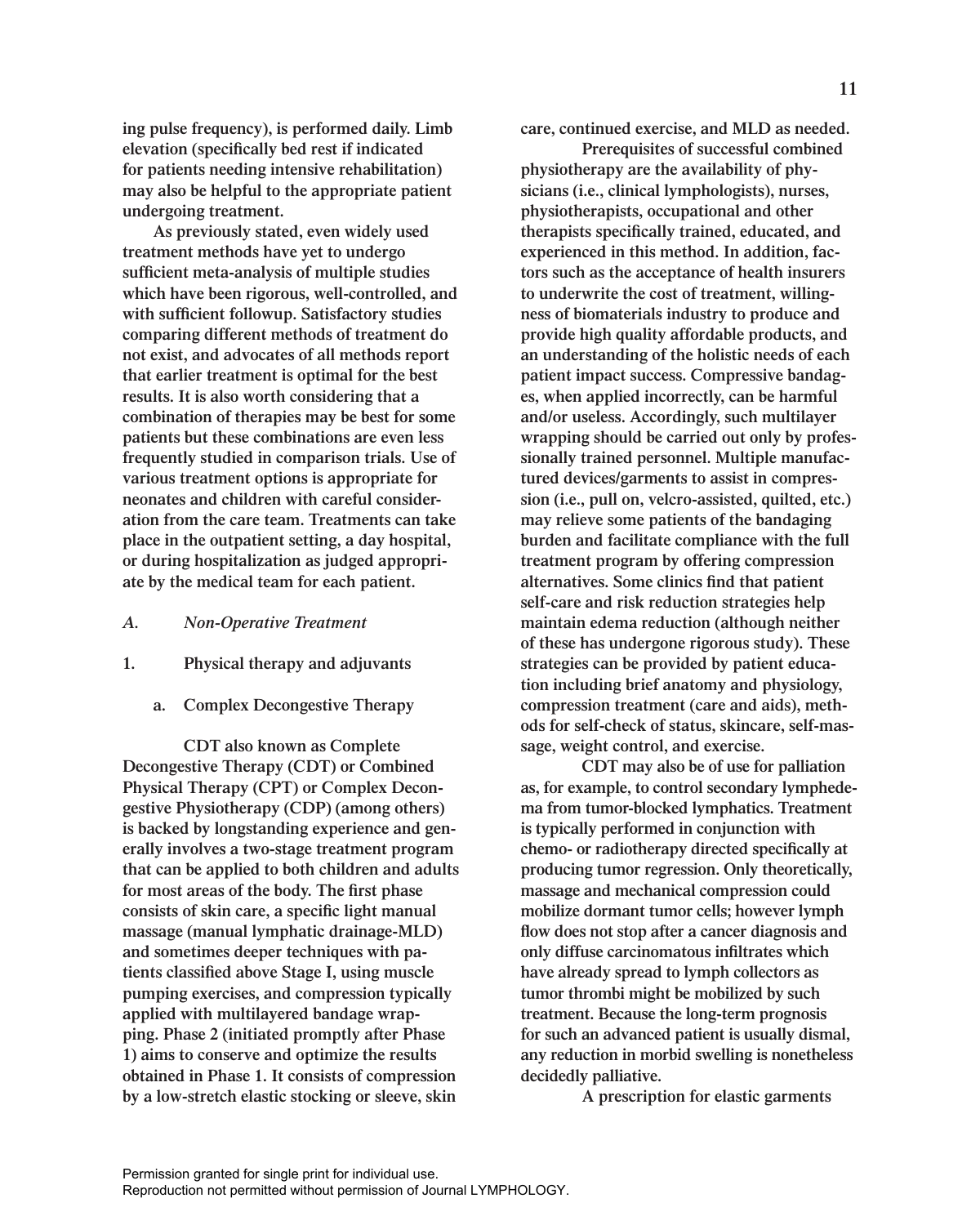**(custom made with correctly-obtained specific measurement if needed) to maintain lymphedema reduction after CDT is essential for long-term care. Preferably, a physician (sometimes with assistance of highly-skilled specialists) should prescribe the compression garment to avoid inappropriate usage in a patient with medical contraindications such as arterial disease, painful postphlebitic syndrome, occult neoplasia, and acute infections and some skin disorders. Generally the highest compression level tolerated (~20-60 mmHg) by the patient is likely to be the most beneficial. More clinics prefer to use only flat-knit garments while others use both flat and round-knit garments (and combinations). Sometimes patient selection, choice, physical ability as well as cost need to be taken into consideration particularly when assessing mobility and future compliance (including use of alternative compression devices).**

**Failure of CDT should be confirmed only when intensive non-operative treatment in a clinic specializing in management of peripheral lymphedema and directed by an experienced clinical lymphologist has been unsuccessful.**

**b. Compression garments alone have been successfully used for treatment particularly in breast cancer-related lymphedema and for prevention at first indication of fluid buildup and minimal volume change as well as in early Stage I. Data on the garment alone use for later stages are very limited.**

**c. Massage alone. Performed as an isolated technique, classical massage or effleurage generally does not appear to be of benefit. Moreover, if performed overly vigorously, massage (classical or others, not MLD) may damage lymphatic vessels or their attachment to surrounding tissues.** 

**There are several published studies demonstrating the utility of MLD monotherapy in specific populations (i.e., early breast cancer-related lymphedema and newly established and/or mild lymphedema particularly in younger children without adipose or fibrous tissue deposition) but there is a need for more** 

**robust studies to generate convincing evidence of benefit. This is disputed by several systematic reviews with meta-analysis concluding that MLD (in breast cancer-related arm lymphedema) has no or very little additive effect on compression therapy.** 

**There are some published reports supporting the use of manual lymph drainage as a monotherapy for lymphedema prevention after cancer surgery while others do not support its value.**

**d. Intermittent pneumatic compression. Pneumomassage is usually a two-phase program. After external compression therapy is applied, preferably by a sequential gradient "pump," form-fitting low-stretch elastic stockings or sleeves are used to maintain edema reduction. Newer devices that simulate manual massage and design improvements for area of coverage, ease of use, and sequence/actions may increase patient compliance particularly for those who cannot complete both phases of CDT (e.g., exercise with compression). Displacement of edema more proximally in the limb and genitalia and the development of a fibrosclerotic ring at the root of the extremity with exacerbated obstruction of lymph flow need to be assiduously avoided by careful observation. Some compression options now include treating the root of the limb as part of the individual protocols/devices. Combining pneumatic compression with manual lymph drainage has been suggested but not sufficiently evaluated.**

**e. Exercise programs. Exercise as a form of treatment for lymphedema has received increasing attention over the past decade and particularly for women with unilateral breast cancer-related lymphedema. Pre-post and randomized, controlled trials have evaluated the effect of a range of exercises [aerobic exercise including walking (normal, Nordic, pole), aquatic exercise, exercise using ergometer; resistance exercise using free, body and machine weights and therabands; other including yoga and tai chi] and intensities (including moderate and vigorous), conducted under supervised and unsupervised conditions on lymphedema**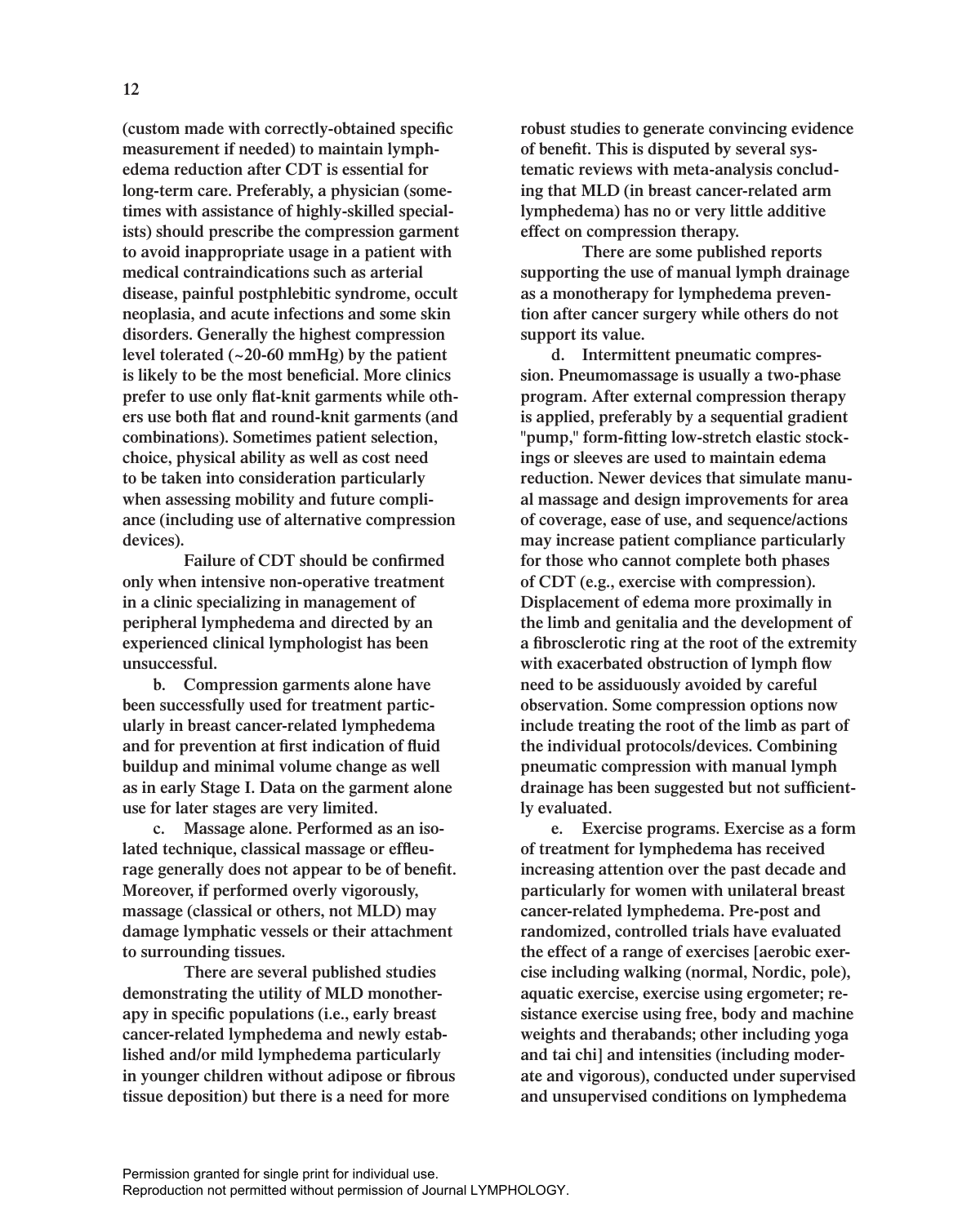**status and lymphedema- associated outcomes. While the evidence base is unable to show declines in lymphedema through exercise, the evidence consistently supports that participation in physical activity including exercise is safe and will likely improve lymphedema-associated symptoms as well as function, fitness and quality of life.**

**f. Kinesiotaping: Kinesiotaping shows promise as a form of lymphedema treatment, with studies involving women with breast cancer-related lymphedema showing volume declines following use. However, when compared with other forms of lymphedema treatment, the benefit is less clear.**

**g. Elevation. Simple elevation (particularly by bed rest) of a lymphedematous limb often reduces swelling in specific patients, particularly in Stage I of lymphedema. If swelling is reduced by antigravimetric means, the effect should be maintained by wearing of a low-stretch, elastic compression garment. Some centers use bed rest for intensive vascular rehabilitation for: advanced stages with comorbidity, those in need of 24 hour monitoring, patients lacking the ability for transport, and patients without a social support network.**

**h. Low level laser. Reports with small numbers and limited meta-analysis have demonstrated efficacy of low level laser use for patients with lymphedema. More robust changes are noted with reduction of pain and mobility of tissue rather than just pure lymphedema volume reduction.**

**i. Aquatic therapy/water-based exercise programs have shown some success due to the natural compression of water when exercising and improvements to skin condition. Not all patients (particularly those with wounds or skin conditions) are candidates for aquatic therapy.** 

**j. For appropriate patients, adjuvant devices such as ultrasound or shockwaves may be useful to help break up fibrous tissue although no large patient series have been published.** 

**k. Thermal therapy. Although combinations of heat, skin care, and external compres-** **sion have been advocated for and successfully used by practitioners in Europe and Asia for thousands of patients, the role and value of thermotherapy alone without compression in the management of lymphedema remains unclear and further rigorous studies are needed. Studies have shown that under bandaging the skin temperature slowly rises, and it is proposed that this lower level thermal therapy is helpful. Some centers use far infrared light as an adjunct to bandaging and report improved outcomes.**

**l. Wringing out. "Tuyautage" or wringing out performed with bandages or rubber tubes is probably injurious to lymph vessels and should seldom if ever be performed.**

# *2. Drug therapy*

**a. Diuretics. Diuretic agents are of limited use during the initial treatment phase of CDT and should be reserved for patients with specific co-morbid conditions or complications. Long-term administration of diuretics, however, is discouraged for it is of marginal benefit in treatment of peripheral lymphedema and potentially may induce fluid and electrolyte imbalance. Diuretic drugs may be helpful to treat effusions in body cavities (e.g., ascites, hydrothorax) and in protein-losing enteropathy as well as in those patients undergoing palliative care. Patients with peripheral lymphedema from malignant lymphatic blockage may also derive benefit from a short course of diuretic drug treatment.**

**b. Benzopyrones. Oral benzopyrones, which have been reported to hydrolyze tissue proteins and facilitate their absorption while stimulating lymphatic collectors, are neither an alternative nor substitute for CDT. The exact role for benzopyrones (which include those termed rutosides and bioflavonoids) as an adjunct is still not definitively determined including appropriate formulations and dose regimens. Coumarin, one such benzopyrone, in higher doses has been linked to liver toxicity particularly in some patients with specific liver enzyme defects.**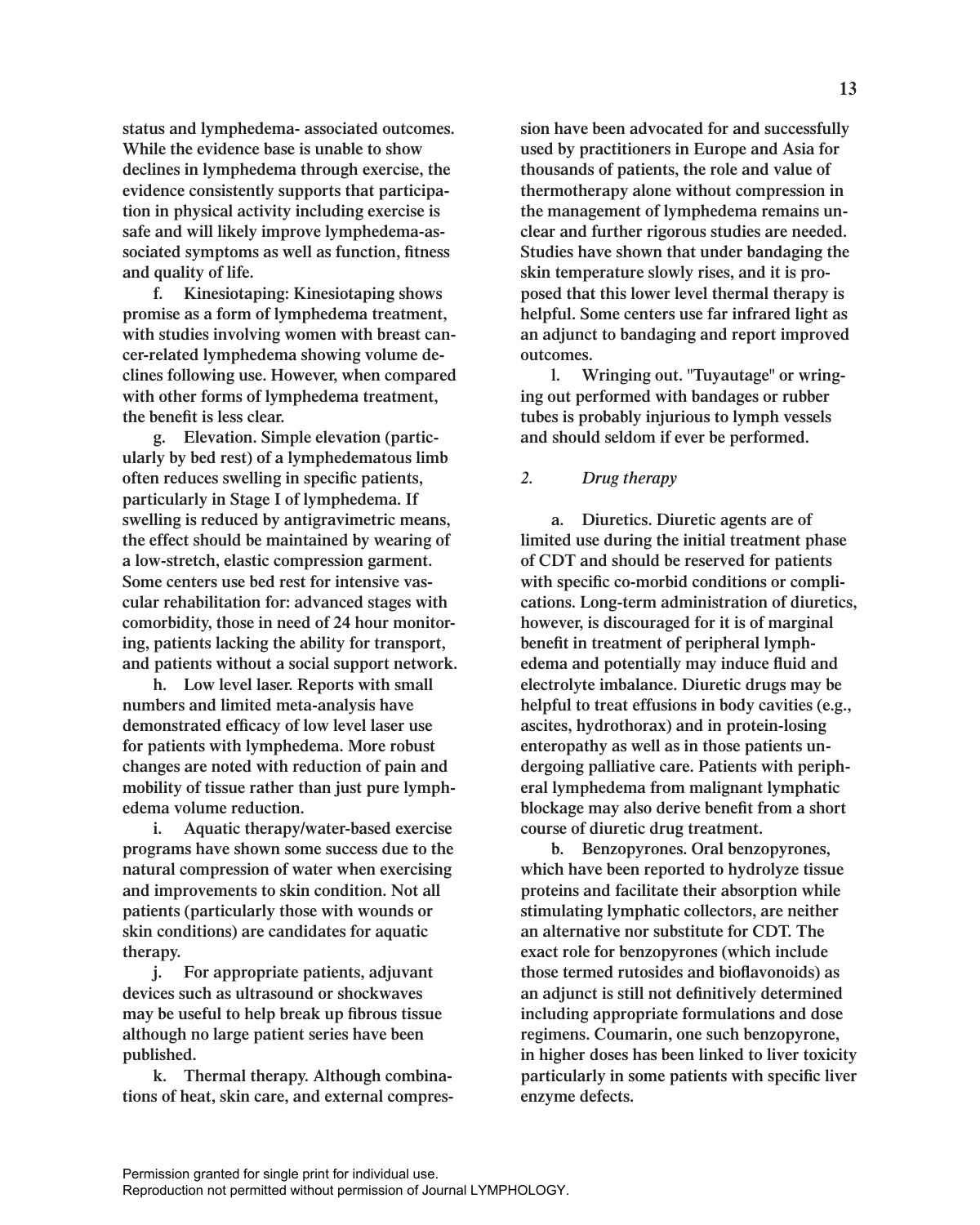**14**

**c. Antimicrobials. Antibiotics should be administered for bona fide superimposed acute lymph stasis-related inflammations (cellulitis/ lymphangitis or erysipelas). Typically, these episodes are characterized by erythema, pain, high fever and, less commonly, even septic shock. Mild skin erythema without systemic signs and symptoms does not necessarily signify bacterial infection. If repeated limb "sepsis" recurs despite optimal CDT, the administration of a prophylactic penicillin or broad spectrum antibiotic is recommended (continuance depends on medical risk/benefit assessment). Fungal infection, a common complication of extremity lymphedema, can be treated with antimycotic drugs. In most instances, washing the skin using a mild disinfectant followed by antibiotic-antifungal cream is helpful. Shortterm use of anti-histamines and steroids in selected patients with inflammation has also been utilized by some practitioners.**

**d. Filariasis. To eliminate microfilariae from the bloodstream in patients with lymphatic filariasis, the drugs diethylcarbamazine, albendazole, or ivermectin are recommended. Killing of the adult nematodes by these drugs (macrofilaricidal effect) is variable and may be associated with an inflammatory-immune response by the host with aggravation of lymphatic blockage. Short- and long-term efficacy of antibiotics (e.g., penicillin or doxycycline) separate from vigorous skin hygiene in patients with lymphatic filariasis to prevent elephantine trophic changes is gaining wider acceptance, and some work has demonstrated that doxycycline can reduce the incidence of lymphedema.**

**e. Mesotherapy. The injection of hyaluronidase or similar agents to loosen the extracellular matrix is of unclear benefit and may actually be harmful.**

**f. Immunological therapy. Efficacy of boosting immunity by intraarterial injection of autologous lymphocytes is unclear and needs independent, reproducible evidence.** 

**Recent trials of anti-inflammatory pharmaceuticals have not yet demonstrated efficacy and may face drawbacks if adminis-** **tered long-term.**

**g. Diet. No special diet has proved to be of therapeutic value for most uncomplicated peripheral lymphedema. While higher body mass index has been consistently associated with increased risk of developing lymphedema, to date, there is only very limited evidence to support that weight loss may improve lymphedema. Nonetheless, weight loss is likely to contribute to improvements in lymphedema-associated symptoms as well as other benefits (e.g., improved body image, insulin control) which would be relevant to the majority of those with primary or secondary lymphedema. Restricted fluid intake is not of demonstrated benefit for peripheral lymphedema. In chylous reflux syndromes (e.g., protein/lymph-losing enteropathy as in intestinal lymphangiectasia), a diet as low as possible or even free of longchain triglycerides (absorbed via intestinal lacteals) and high in short and medium chain triglycerides (e.g., MCT absorbed via the portal vein) is of benefit especially in children. Specific vitamin supplements may be needed in very low or no fat diets.** 

**h. In complex patients with lymphatic system and segmental body or specific soft tissue overgrowth (e.g., Proteus, Klippel-Trenaunay, and other syndromes) associated with lymphedema, specialized centers may utilize an array of pharmacotherapeutic options such as octreotide, sirolimus, OK432, rapamycin and other anti-proliferative agents (these treatments are particularly used in newborns and children). There have been some reports of patients developing lymphedema after use of rapamycin and sirolimus, and serious side effects can be seen.**

**i. Curcumin. Some centers are examining the use of curcumin. There are some studies that report its inflammatory protective effect when sirolimus is administered.**

# *3. Psychosocial Rehabilitation*

**The magnitude of the relationships between negative psychological and psychosocial factors and lymphedema has been**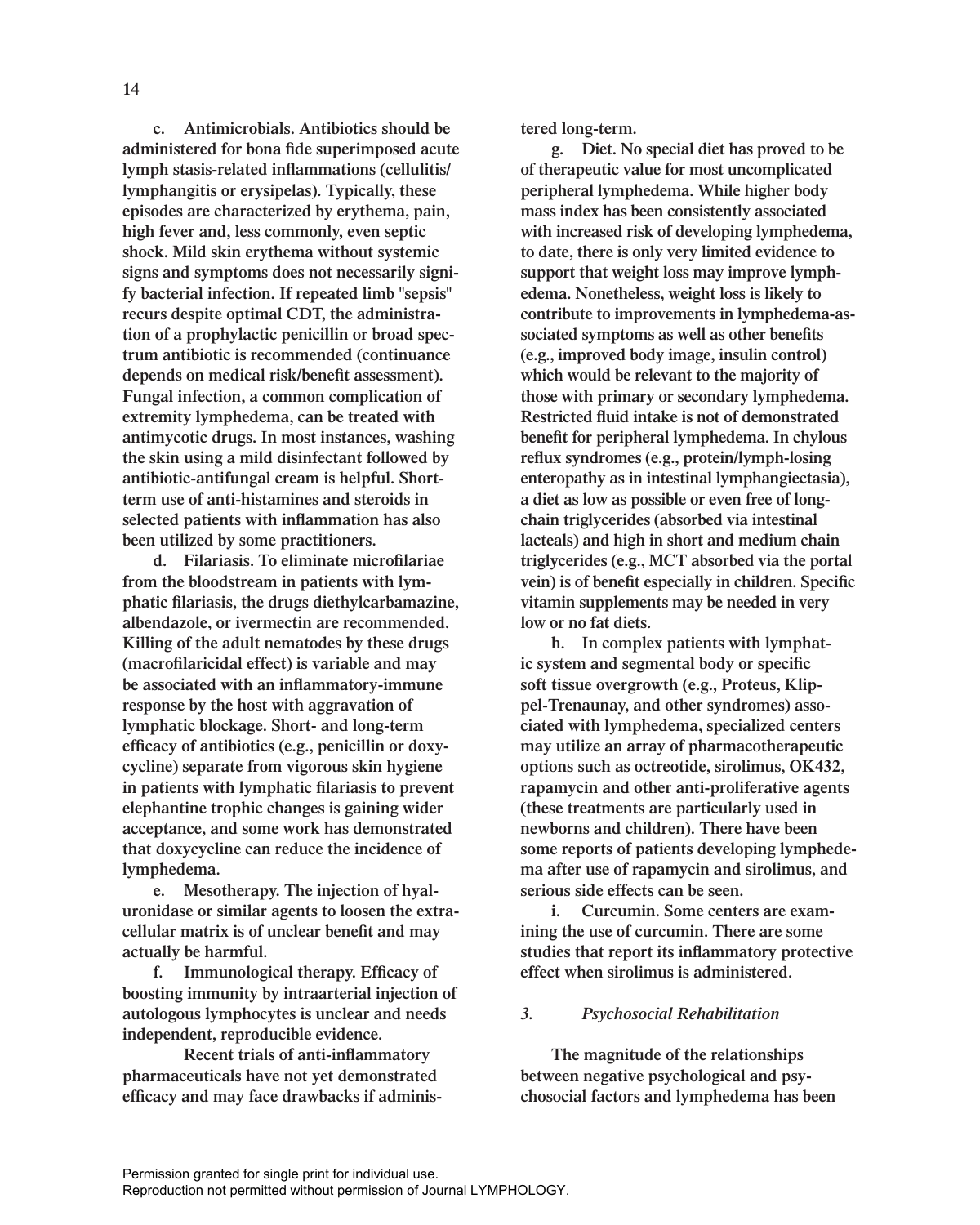**documented as a cause of non-adherence to self-management as well as diminution in quality of life. Psychosocial support, quality of life assessment- improvement programs, and patient self-efficacy assessments are integral components of sound lymphedema treatment.**

### *B. Operative Treatment*

**Operations designed to alleviate peripheral lymphedema by enhancing lymph return have gained increasing acceptance and application worldwide but in advanced stages usually require long-term combined physiotherapy and/or other compression after the procedure to maintain edema reduction and ensure vascular/shunt patency. These microsurgical and supermicrosurgical procedures currently provide the closest chance for a cure of lymph flow disorders. In carefully selected patients following full evaluation, these procedures act as an adjunct to CDT (typically after the fluid component has been removed and pitting is absent) or are undertaken when CDT has clearly been unsuccessful. Liposuction, lymphaticovenous anastomosis and lymph node transfer operations coupled with appropriate lymphedema therapy and compression are effective when used to treat properly selected lymphedema patients and performed by an experienced lymphedema surgeon. Recent research has also focused on preventive use in high risk patients. Imaging is indispensable to identify functional lymphatic vessels or nodes to manipulate. As with the physical methods described above, proponents report that greater success is found in patients with early (Stage I) lymphedema (with the notable exception of liposuction, which is usually performed in later stages).** 

**Worldwide, surgical resection (in several forms) is the most widely used operative technique to reduce the bulk of lymphedema (especially in genitalia cases). Liposuction to reduce excess fat deposition is becoming more widespread with surgeons in multiple countries now performing the procedure.** 

**In some specialized centers, operative** 

**treatment within specific guidelines is now a preferred approach depending on the treatment team's training and the availability of various treatments. As is the case with any category of surgery, differences in surgical treatment will exist among different centers and patients are strictly selected.**

#### *1. Microsurgical Procedures*

**This operative approach is designed to augment the rate of return of lymph to the blood circulation. The surgeon should be wellschooled in both microsurgery and lymphology and utilize appropriate imaging tools to document efficacy short and longer term. In general, microsurgical procedures must be performed with special caution in children and some forms of primary lymphedema. Experience with these procedures suggests that improved and longer lasting benefit is forthcoming if performed early in the course of lymphedema before damage to the lymphatic wall and impaired lymphatic contractility have occurred.**

**a. Derivative methods. Lymphatic-venous (or lymphovenous) anastomoses (LVA) are currently in use at many centers around the world. These procedures have undergone confirmation of long-term patency (in some cases more than 25 years) and demonstration of improved lymphatic transport (by objective physiologic measurements of long-term efficacy). Multiple lymphatic-venous anastomoses in a single surgical site, with both the superficial and deep lymphatics, allow the creation of a positive pressure gradient (lymphatic-venous) and evade the phenomenon of gravitational reflux without interrupting the distal peripheral superficial lymphatic pathways. Some centers particularly in areas of endemic filariasis also practice lymph nodal-venous shunts as a derivative method. Multiple centers are using LVA (LYMPHA) as a preventative measure in high risk patients.**

**b. Reconstructive methods. These sophisticated techniques involve the use of a lymphatic collector (LLA) or an interposition**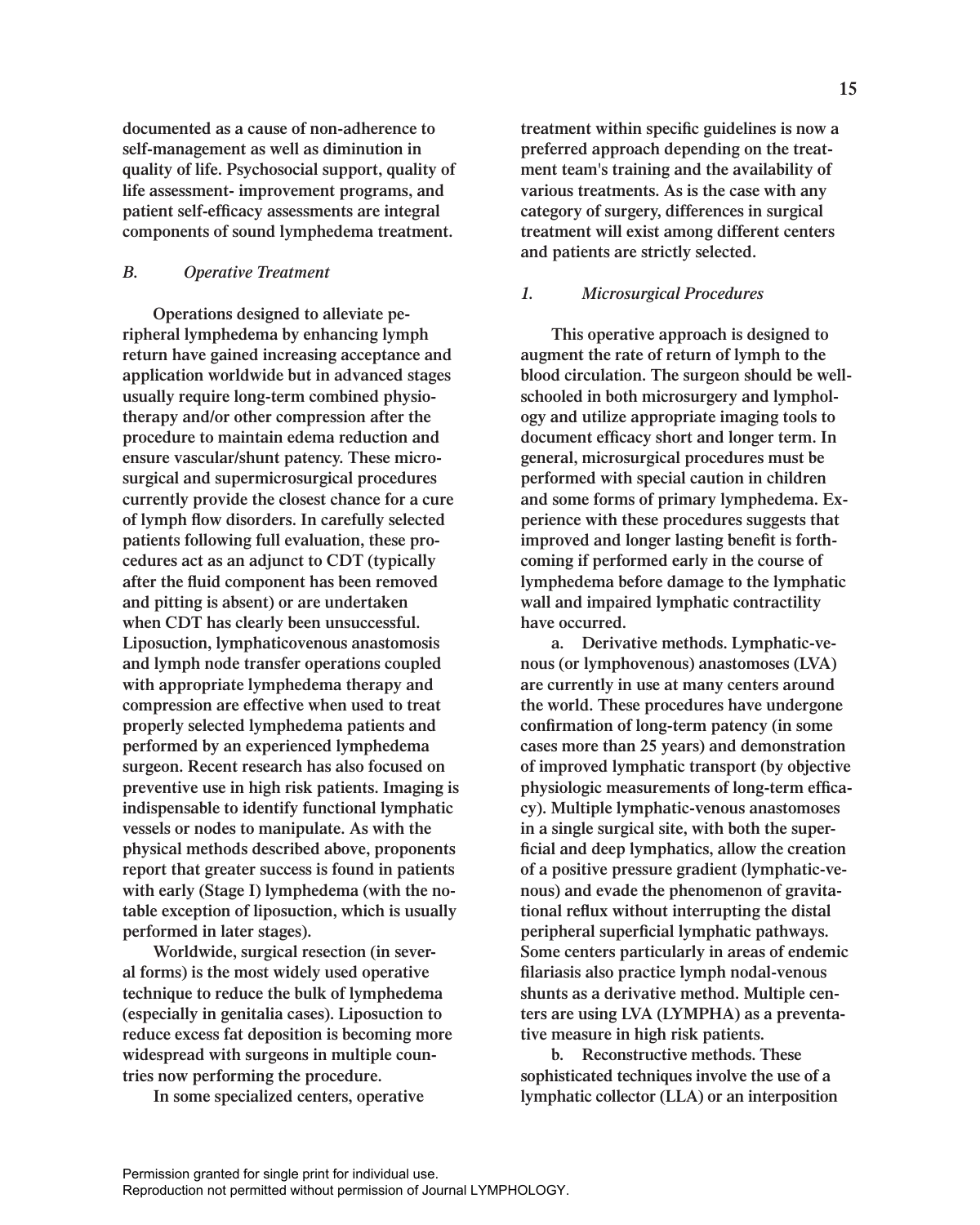**vein segment (LVLA) to restore lymphatic continuity in lymphedema conditions due to a locally interrupted lymphatic system. Autologous lymph vessel transplantation mimics the normal physiology and has shown long-term patencies of more than 20 years. This procedure generally has been restricted to unilateral peripheral lymphedema of the leg due to the need for one healthy leg to harvest the graft but it has also been utilized for bilateral upper extremity lymphedema where two healthy legs are available for lymphatic harvesting. The LVLA method is especially indicated in selected patients with phlebolymphedema characterized by stable and persistent venous hypertension, contraindicating derivative methods.** 

# *2. Vascularized Lymph Node Transplantation*

**Transplantation of superficial lymph nodes from an uninvolved area together with the vascular supply (VLNT) to the site of lymphadenectomy for cancer has been proposed both as a preventive and therapeutic approach to limb lymphedema.**

**There have been several reports of lymphedema developing in the donor area. Surgeon experience and the use of reverse lymphatic mapping may decrease this risk. Vascularized lymph node transfer procedures have been shown to improve patient outcomes in several studies but the effect may also depend on pronounced scar release in the axilla increasing the venous outflow.**

# *3. Liposuction*

**Liposuction (or suction-assisted lipectomy) using a variety of methods has been shown to completely reduce non-pitting, primarily non- fibrotic, extremity lymphedema due to excess fat deposition (which has not responded to non-operative therapy) in both primary and secondary lymphedema (and more limited studies in lipedema). Even patients with signs of fibrosis can benefit from the procedure when using power-assisted** 

**liposuction, which facilitates breaking down fibrosis especially in leg lymphedema. Similar to conservative treatment, long- term management requires strict patient adherence with dedicated continuous wearing of low-stretch, flat-knitted elastic compression garments, which may be challenging in warmer climates and pose financial considerations. This surgical technique and followup are very different from cosmetic liposuction and should be performed by an experienced team of surgeons, nurses, occupational therapists and physiotherapists to obtain and sustain optimal outcomes.** 

**Liposuction for lymphedema does not alter the need for compression therapy beyond appropriate garment after surgery. Rather, continued patient compliance with conservative treatment and compression both before and after lymphedema liposuction are essential for successful results. Lymphedema surgery options may now include the possibility of combining microsurgery with lymph vessel sparing liposuction in an effort to decrease the need for continual compression.**

**As far as treatment of peripheral lymphedema at late stage is concerned, an effective lymph vessel sparing procedure, by intraoperative mapping of the superficial-subdermic lymphatic network through ICG lymphography, defined fibro-lipo-lymph-aspiration, without tourniquet and previous tumescent infiltration of an appropriate solution to minimize the bleeding, is showing some promise, especially after microsurgical reconstruction.**

# *4. Surgical Resection*

**A much less used operation these days is "debulking," that is, removal of excess skin and subcutaneous tissue of the lymphedematous limb. The major disadvantage is that superficial skin lymphatic collaterals are removed or further obliterated. It can also be associated with significant scarring, risk of infection, and difficult wound healing. After intensive CDT, redundant skin folds may require excision. Debulking has been reported to be useful**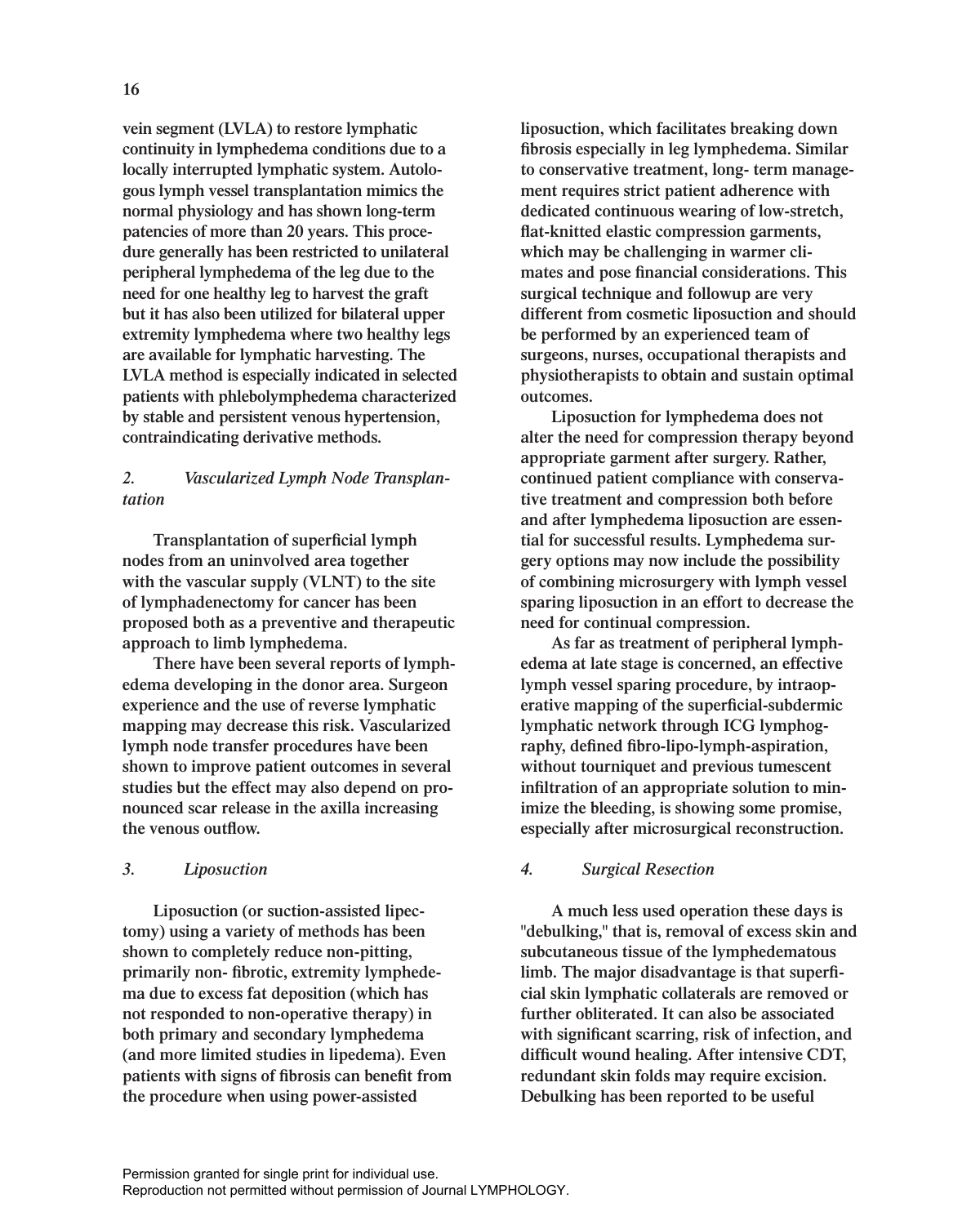**mainly in treatment of the most severe forms of fibrosclerotic lymphedema (elephantiasis) and in cases of advanced genital lymphedema. In the case of filariasis (Grade 3 and 4), reduction surgery in one or two stages (without skin grafting) may be performed after nodal-venous shunts if needed. Caution should be exercised in removing enlarged lymph nodes or soft-tissue masses (e.g., lymphangiomas) in the affected extremity as lymphedema may worsen thereafter. Operations including the Charles and Thompson procedures are seldom used now that other options are available.**

# *5. Tissue Engineering/Lymphatic (Re) Vascularization*

**The implantation of silicone tubes as artificial lymphatics to transport lymph or engineered tubes/devices to promote new substitute lymphatic growth have not yet documented long-term value in large studies, and these techniques are continuing to undergo investigation.**

**Omental transposition, enteromesenteric bridge operations, and implantation of threads to promote perilymphatic spaces (substitute lymphatics) have not shown long-term value and should be avoided since convincing published evidence is lacking.**

# *6. Other Specialized Considerations Including Interventional Therapy*

**Chylous and non-chylous reflux syndromes are special disorders, which may manifest as peripheral lymphedema. These conditions may benefit from CT- or MR-guided sclerosis, other interventional radiology techniques, or operative ligation of visceral dysplastic lymphatics, and/or lymphatic to venous diversion to close and decompress leaking lymphatic vessels including the thoracic duct after delineation by multimodal imaging. Assessment in children and even pre-natally is an expanding area of interest.**

**Extratruncal disease (i.e., lymphatic malformations outside of the main trunks which may or may not be associated with arterial/**

**venous malformations) are often treated with a variety of surgical procedures (as well as with pharmacotherapy) in highly specialized centers.**

**Rehabilitation and even habilitation are particularly necessary components of care.**

# *C. Treatment Assessment/Followup*

**In each patient undergoing therapy, an assessment of limb volumes should be made before, during and after treatment. This volume can be measured by water displacement, derived from circumferential measurements using the truncated cone formula, or by perometry. The excess volume (affected limb - unaffected limb) should be measured since limb volumes vary with weight increase/decrease of the patient as well as whether measurements are made in the morning or afternoon. Only measuring the affected extremity can lead to unreliable values. However, in lower limb lymphedema following cancer treatment, both limbs may be affected and therefore each limb needs to be followed individually. It is desirable, however, that treatment outcomes be reported in a standardized manner in order to compare and contrast the effectiveness of various treatment protocols.**

**Additional assessments by imaging modalities such as LAS and NIRF to document functional changes in lymphatic drainage, DXA, US, or MR imaging to determine volume and tissue compositional changes, tonometry/indurometry, BIS or BIA, and tissue dielectric constant to examine tissue alterations and fluid changes add scientific rigor to analysis of the outcomes of different treatment approaches.** 

**Health Related Quality of Life (HRQOL) and patient perceptions of self-efficacy assessed by a variety of validated disease specific instruments and visual analog scales of patients with lymphedema should be used in conjunction with physiological measures to evaluate effects of treatment.** 

**Pinpointing timing and longevity of assessments is an area that is recognized as a need but there are no good guidelines or model**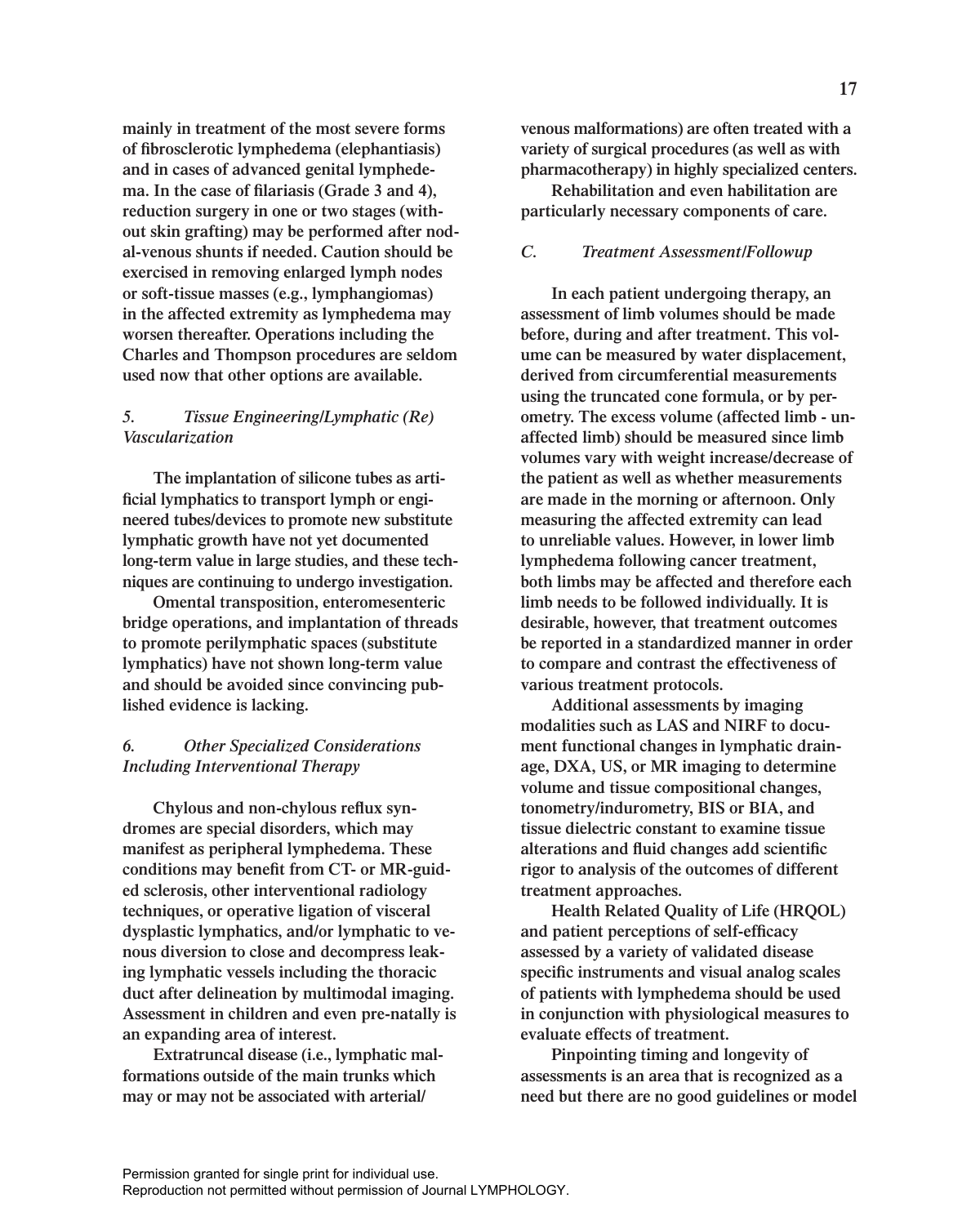**systems in place. Pre-treatment and pre-operative assessment (in the Prospective surveillance model- see Section I) should continue after treatment and likely should be life-long to include HRQOL, self-efficacy, and self-regulation measures. Data on long-term results will be useful in comparing treatment options and success as well as enable patients to have the opportunity to participate in best-practice decisions.** 

# *D. Molecular Therapy*

**Despite ongoing basic research and clinical trials, molecular treatments (e.g., administration of VEGF-C or other lymphatic-targeting molecules by various methods) have not yet been significantly translated to the clinic. While the addition of lymphatic growth (or inhibitory) factors is attractive, the applicability of these treatments is uncertain at this time and should be examined carefully in the context of co-morbid conditions (e.g., presence of cancer, cancer treatments, drug regimens). It is also apparent when examining the growth of new lymphatics in the laboratory that for all but the smallest microlymphatics, a milieu of growth (and other) factors may be needed for initiation and development of functional macrolymphatics (and even more for the de novo development of lymph nodes).**

# *V. RESEARCH AGENDA*

**While recognizing and encouraging individual investigators to pursue many different avenues of research including those specifically suggested in this document, some general directions can be formulated. Diagnostic techniques need to be continually explored, developed, and standardized. Treatment options need confirmation and improvements with a particular focus on personalization, and better delineation of prognosis. Multinational collaborative studies and innovative adaptive clinical research designs in addition to randomized controlled trials need to be carried out and further encouraged with the aim of** 

**translating new discoveries and potentially improved approaches more rapidly into the clinical arena. Ongoing epidemiologic studies on the incidence and prevalence of lymphedema regionally and worldwide will benefit from the further development and establishment of standardized, secure, intercommunicating database-registries. Assessment of lymphedema risk and steps for lymphedema prevention in different groups of at risk patients need to be determined. Studies might include research on: minimizing or preventing secondary lymphedema through revised operative/ nodal sampling protocols (e.g., advances in sentinel node biopsy or precise anatomical delineation of derivative pathways); vector control (as demonstrated in China) and prophylactic drugs for filariasis; identification of patients with heritable genetic defects for lymphangiodysplasia (lymphedema); and use of massage or compression where lymphatic drainage is subclinically impaired as clinically documented by palpated increased skinfold thickness, small amounts of excess volume, and BIS and TDC values outside normal range, as well as imaging techniques (e.g., LAS-SPECT-CT, MR, and NIRF). Research in molecular lymphology including lymphatic system genomics, proteomics, metabolemics, and "systemomics" should be greatly expanded. With the cellular and molecular basis of lymphedema-associated syndromes better defined, an array of specific biologically-based treatments including modulators of lymphatic growth and function should become available. Improved imaging techniques and physiological tests need to be devised to allow more precise non-invasive methods to measure lymph flow dynamics and lymphangion activity. Advances in imaging including molecular imaging techniques as well as development of new and improved technologies (e.g., photoacoustics) to visualize the superficial and deep lymphatic system and soft tissues need to continue. These may become point- of-care devices available to all or even encompass wearable sensors for both early detection and treatment assessment sent digitally through**